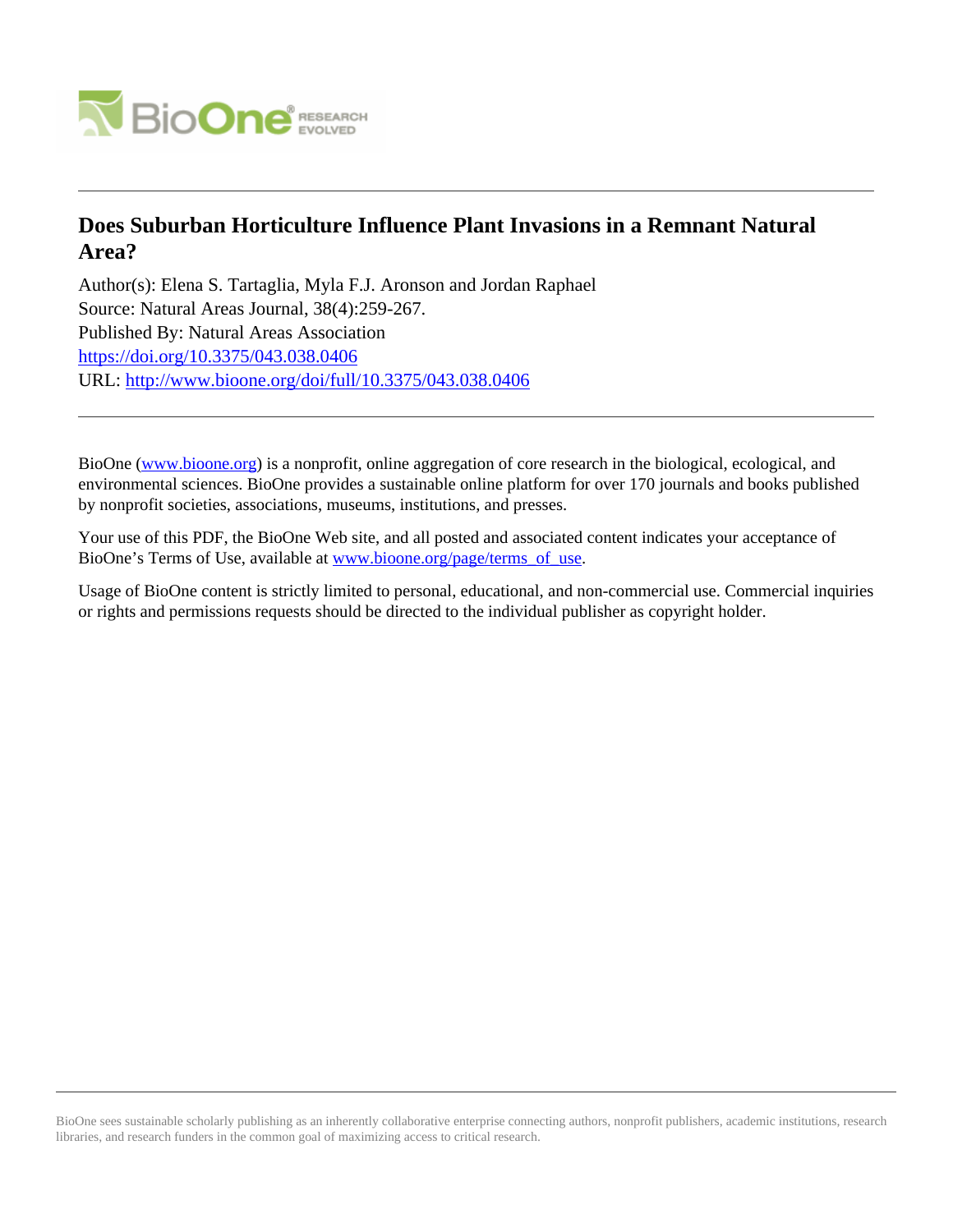## R E S E A R C H A R T I C L E

•

Does Suburban **Horticulture** Influence Plant Invasions in a Remnant Natural Area?

## **Elena S. Tartaglia1,4**

<sup>1</sup> Department of Biology and Horticulture Bergen Community College 400 Paramus Road Paramus, NJ 07652

## **Myla F.J. Aronson2 Jordan Raphael3**

2 Department of Ecology, Evolution and Natural Resources Rutgers, The State University of New Jersey 14 College Farm Road New Brunswick, NJ 08901

3 Fire Island National Seashore U.S. National Park Service 120 Laurel St. Patchogue, NY 11772

•

<sup>4</sup> Corresponding author: etartaglia@bergen.edu; (973) 865-7390

Associate editor: Chris Evans

*Natural Areas Journal 38:259–267*

**ABSTRACT**: The horticultural trade is a well-known source of nonnative invasive plant species, yet urban and suburban developments are routinely planted with these species, creating high invasion pressure on adjacent natural areas. Understanding the spread of nonnative species and predicting invasions is critical for the management of natural habitats. Here, we examine the similarities in nonnative plant community composition between a remnant natural habitat at Fire Island National Seashore and the surrounding residential communities to assess the impact of nonnative invasive horticultural species on the natural area. In the natural area, we identified 16 locally listed invasive plant species. In residential areas we identified 21 locally listed invasive species. Of 162 properties surveyed, 144 appeared to be occupied and maintained by residents; 18 appeared unmaintained or abandoned. Unmaintained properties had significantly more invasive species than maintained properties. Nonnative species composition between the natural and residential areas was not significantly different. In the natural area, distance from suburban edge, native species richness, and soil moisture were important drivers of invasion. We show that in this particular natural area, invasive plants have not invaded farther than 25 m into the forest, indicating the strong role of edge effects in invasions. Additionally, we show that unmaintained properties in the residential areas may be the primary source of invasives to natural area. Homeowner education on the impacts of invasive species and active management of the nonnative invasive species in the unmaintained properties may be important for preventing further invasions to the forest.

*Index terms:* edge effects, Fire Island National Seashore, homogenization, invasive plants, wildland– urban interface

## **INTRODUCTION**

Nonnative invasive plant species may disrupt the ecological services of native ecosystems (Gordon 1998; Dukes and Mooney 2004), change the composition of native habitats (Hejda et al. 2009), and cause declines in populations of native species (Clavero and Garcia-Berthou 2005). Nonnative invasive species also represent an economic threat with estimated losses of up to 120 billion USD per year, of which nonnative invasive plants account for 25 billion USD (Pimentel et al. 2005). As the number of plant species introduced accidentally or deliberately via horticulture increases, the rate of invasions is also expected to increase (Westbrooks 2004; Gavier-Pizarro et al. 2010). As a result, it is predicted that biodiversity in communities currently dominated by native species will decrease as they become invaded by a few globally common nonnative species (Rooney et al. 2004; McKinney 2006). This process of biotic homogenization, or the simplification of biota via species introduction, threatens the natural history identity of wild protected areas (National Park Service 2010).

Invasions of nonnative plants are closely tied to human activities at global, regional, and local scales. The global horticultural trade is well known to be the primary source of invasive plant species introductions (Reichard 1997; Reichard and White 2001), particularly for ornamental species (La Sorte et al. 2014). Anthropogenic landscape change, including human development and fragmentation of natural habitats at the regional scale, is tied to invasions in a variety of ways including facilitating dispersal and establishment via roads, edge habitats, and changes in stream hydrology (von der Lippe and Kowarik 2008; Gavier-Pizarro et al. 2010). Urbanization, in particular, causes the decline of native species concurrent with the establishment of nonnative species (e.g., McKinney 2006; Aronson et al. 2015). At the local scale, management decisions by homeowners influence species composition, often in favor of nonnative ornamental species (Cubino et al. 2015).

Natural areas in urban and suburban landscapes are at high risk for invasion by the many nonnative species continually introduced in the yards and gardens of the adjacent residential neighborhood (Stewart et al. 2007; Hanspach et al. 2008; Cubino et al. 2015). Suburban developments are routinely planted with a variety of both native and nonnative ornamental species and this invasion risk is expected to increase with increasing horticultural introductions and climate change (Westbrooks 2004). Nonnative plant species are planted in high abundances in residential developments, thus there could be high propagule pressure of these species on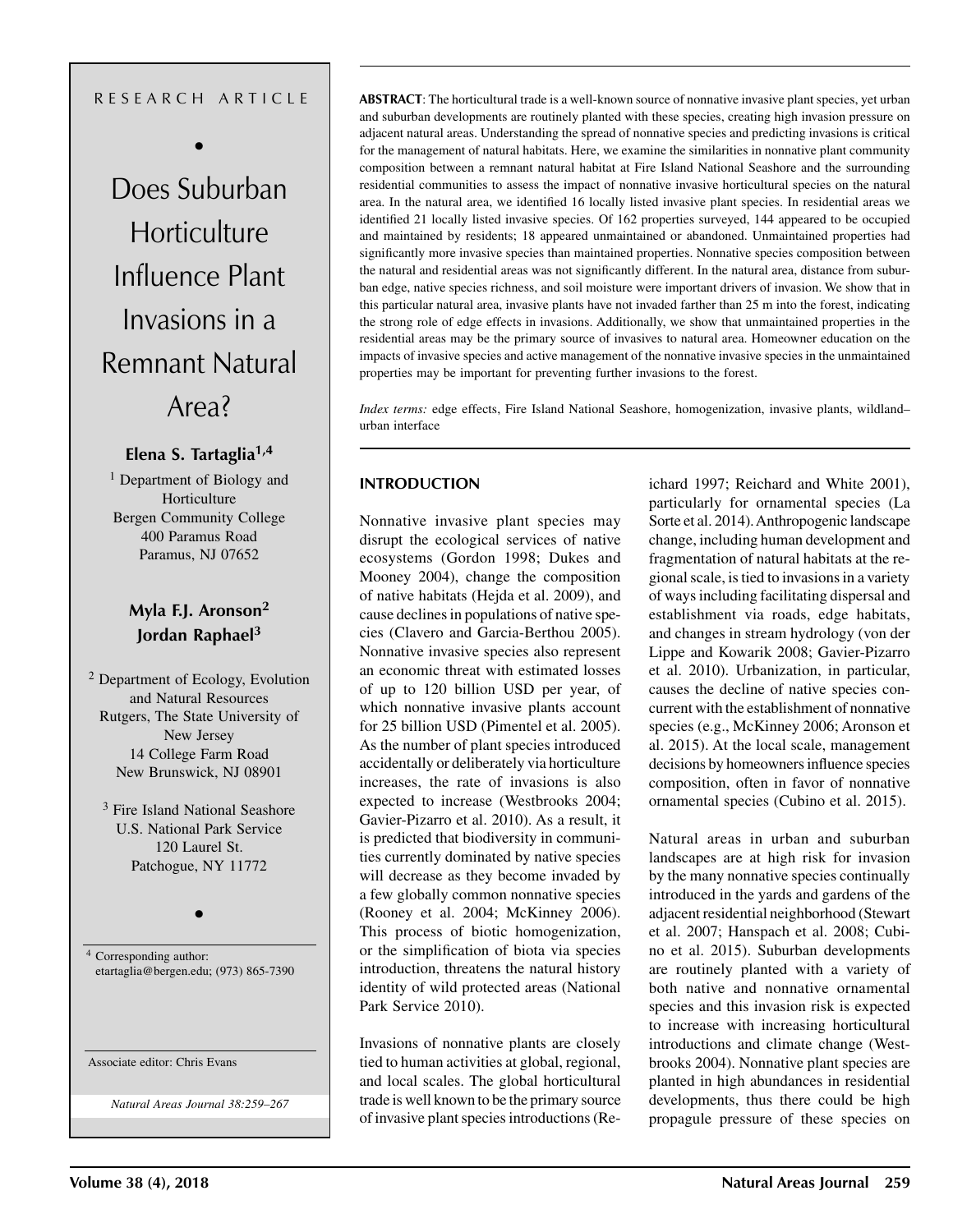adjacent natural areas. Most research on wildland–urban interfaces has focused on wildfire risks (see Radeloff et al. 2005), however the way that human settlements affect neighboring ecosystems through invasive species introduction warrants further examination. The influences of urban and suburban settlements on natural areas range from obvious destruction and fragmentation of habitats to the less easily observed results of these processes, such as increased propagule pressure of invasive species and edge effects (Bar-Massada et al. 2014).

In the United States, there are approximately 4000 nonnative plant species that have spontaneously established in natural habitats. Of these, one-fourth are considered threats to native plant and animal communities (Sullivan et al. 2005; National Park Service 2010). Examples of such plant species in the northeastern United States include Japanese barberry (*Berberis thunbergii* DC.), Oriental bittersweet (*Celastrus orbiculatus* Thunb.), and Japanese honeysuckle (*Lonicera japonica* Thunb.). In the New York metropolitan area, plant invasions by these species cause the decline of native species biodiversity and are actively managed by many natural areas land managers. However, these and other known invasive plants continue to be sold in local and national nurseries (Burt et al. 2007). Here, we examine the influence of invasive horticultural plantings and spontaneous invasive populations in suburban housing developments on the structure of plant invasions in the natural areas of the William Floyd Estate, Mastic Beach, New York. We hypothesized that suburban plants are important sources of invasions to natural areas. Understanding the role of yard floras on plant invasions in natural areas will provide a basis for suburban garden management practices that incorporate native plant biodiversity.

#### **METHODS**

## **Study Area**

The William Floyd Estate (WFE), 40°46′N, 72°49′W, is part of the Fire Island National Seashore located on Long Island in Mastic Beach, New York, USA (Figure 1). The WFE lies within a newly recognized biodiversity hotspot, the North American Coastal Plain (Noss et al. 2015; CEPF 2016). The town of Mastic Beach has a population of 7464 people. The estate is surrounded on three sides by moderately dense suburban housing (~375 single family houses/ $km^2$ ) and serves as a refugium for diverse plant and wildlife species. The northern long-eared bat or northern myotis (*Myotis septentrionalis* Troue.), a federally threatened species, can be found at the WFE. Additionally, a pair of bald eagles (*Haliaeetus leucocephalus* L.) has nested within the boundaries of the reserve since 2014. The WFE is the former plantation and home of William Floyd, one of the original signers of the US Constitution. The WFE has been part of Fire Island National Seashore since 1965 and includes 248 ha of secondary forest, some of which was never farmed. The forested areas are dominated by coastal oak–heath forest and by pitch pine–oak forest, maritime deciduous scrub forest, and acidic red maple basin swamp forest (red maple–black gum dominant) (Klopfer et al. 2002). The surveyed areas in this study were primarily within the pitch pine–oak forest type, which is approximately 80–100 y old and is managed as a natural area currently by the US National Park Service. This community is dominated by native species composed of a canopy including *Quercus alba* L.*, Quercus rubra*  L.*, Carya* spp., *Sassafras albidum* Nutt.*, Prunus serotina* Ehrh., and *Acer rubrum*  L., with *Pinus rigida* Mill. interspersed intermittently (Clark 1986). The shrub layer is dominated by *Gaylussacia baccata* Wangenh., except for a few low-lying wet areas dominated by *Clethra alnifolia*  L. While the forested areas are primarily dominated by native species, there is high risk of further invasion by existing and new horticultural species introductions in the bordering residential neighborhoods.

## **Natural Area Surveys**

We established nine 100-m transects in forested areas in the north and west regions of the WFE. We established six  $5 \times 5$ -m plots along each transect (Figure 1) for a total of 54 plots. Within each plot, we

identified all native and nonnative trees, shrubs, and ground vegetation and measured soil pH, soil moisture, canopy cover, and light availability. We estimated percent cover of each nonnative species present in the plot as well as estimating total percent cover of all native plant species in the plot (combined) and percent cover of the dominant understory native species. We also identified canopy species present in or overhanging the plots.

We measured soil pH with a FieldScout pH 110 meter (Spectrum Technologies, Plainfield, IL) at four random locations within each plot. To measure soil pH, we scraped aside leaf litter and sampled soil to 5-cm depth. We used equal parts soil and distilled water to create a slurry and measured the pH of the slurry. We also measured soil moisture with a FieldScout TDR 100 soil moisture meter (Spectrum Technologies) at four random locations within each plot. We measured light availability in the understory at the center and two random locations within each plot using a LI-COR light meter and line quantum sensor (LI-COR 250A and 191SA; LI-COR Biosciences, Lincoln, NE). We collected all light availability data on the same uniformly sunny day between 10:00 AM and 2:00 PM.

## **Residential Area Surveys**

We conducted residential vegetation surveys also during June 2014 in neighborhoods on streets immediately surrounding the WFE, running along the same compass bearing as the transects within the natural area. We visually identified the presence of targeted invasive nonnative species in residential front and side yards on both sides of the street occurring within 300 m of the border of the estate (Figure 1). Targeted invasive nonnative species were defined from two sources: (1) those nonnative invasive species found in the natural area surveys, and (2) nonnative invasive species listed by the Long Island Invasive Species Management Area (LIISMA). LIISMA is a partnership of government agencies, nonprofit organizations, and private businesses and coordinates invasive species management and education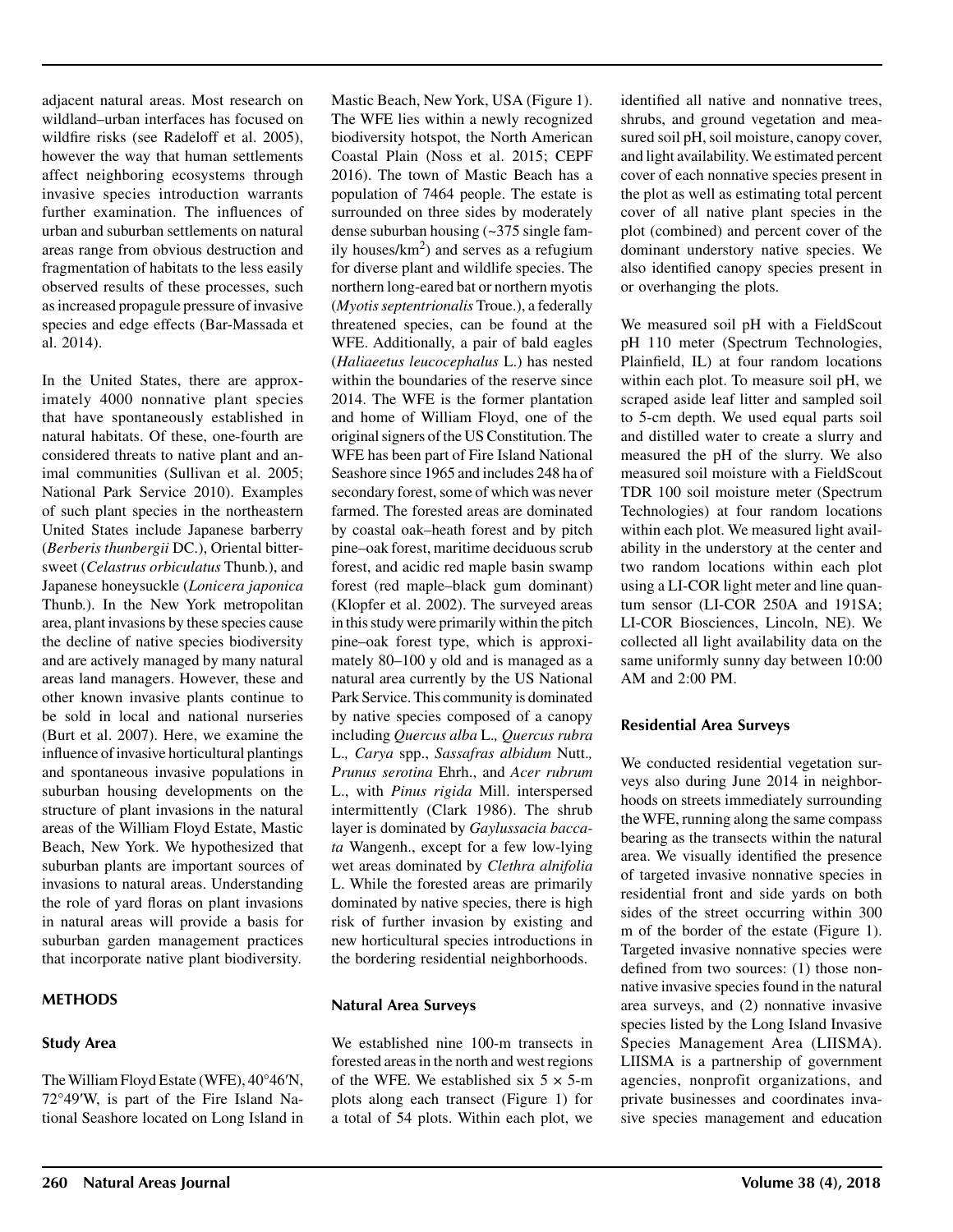

**Figure 1. Location of natural area surveys within and residential area surveys surrounding the William Floyd Estate (WFE), Mastic Beach, New York.**

across the region (LIISMA 2016). In 2008, LIISMA designed a protocol for assessing the invasiveness of nonnative plant species found in the region (LIISMA 2016). The protocol ranks nonnative plant species invasive threat levels from Low to Very High. These rankings are based on several criteria, including ecological impact, biological characteristics, dispersal ability, ecological amplitude, distribution, difficulty to control, and status of cultivars/ hybrids.

#### **Data Analyses**

We compared the community composition (presence/absence) of all nonnative species found in the natural area and the residential area (24 species) using nonmetric multidimensional scaling (NMDS) and multiple response permutation procedure (MRPP). We used *t* tests to assess the difference in nonnative invasive species richness between the occupied and unoccupied residential units (JMP Pro 11.2.0; SAS Institute, Cary, NC). We used stepwise multiple linear regression to assess the relationship between the richness and cover of nonnative species and local environmental variables (distance from edge in meters, soil pH, soil moisture, light availability, native plant cover) within the WFE (JMP Pro 11.2.0).

#### **RESULTS**

### **Natural Area and Residential Surveys**

We found 46 native, 15 targeted LIIS-MA-listed nonnative invasive, and 4 non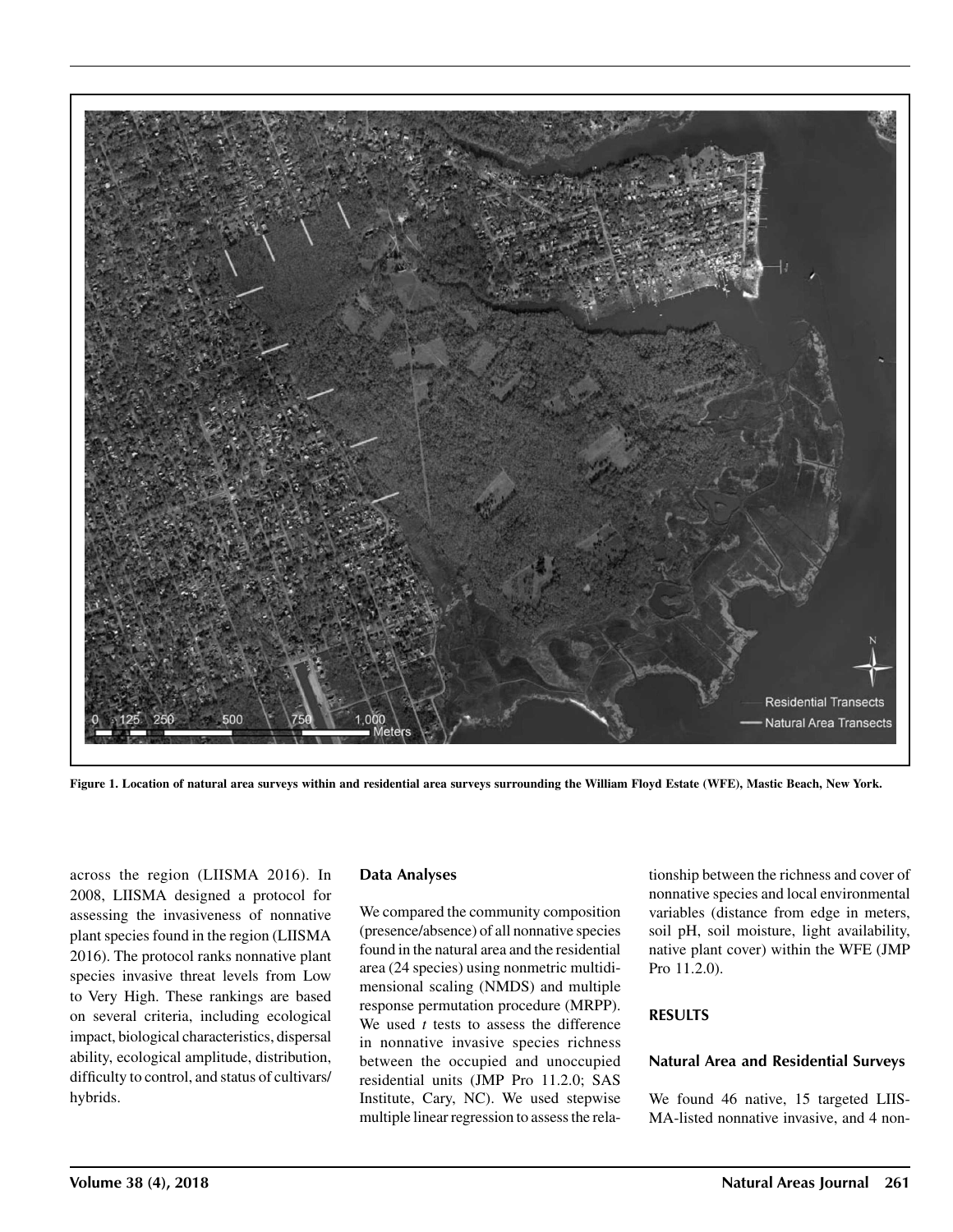native plant species not listed present in the natural area (Table 1, Appendix 1). In all but four transects, nonnative species did not penetrate more than 5 m into the forest from the fence line delineating the edge of the estate. In all transects, nonnative species did not penetrate more than 25 m from the estate's edge. The three most frequently occurring nonnative species in plots within the WFE were *Lonicera japonica* (occurring in 20.4% of plots)*, Rosa multiflora* Thunb. (occurring in 13.0% of plots), and *Celastrus orbiculatus* (occurring in 7.4% of plots)*.* All three of these species are ranked by LIISMA as "very high" priority nonnative invasive plant species.

In residential areas, we identified 24 LIIS-MA-listed nonnative invasive plant species (Table 1). Of 162 properties surveyed, 144 appeared to be currently occupied and maintained by residents (as determined by evident landscaping maintenance, presence of vehicles, and/or visible occupants) while 18 appeared unmaintained or abandoned (as determined by lack of evident landscaping maintenance, boarded windows, confirmation from neighbors, and/or were vacant lots). On average, occupied properties contained 2.13±0.49 nonnative invasive LIISMA listed species. Unmaintained areas contained significantly more nonnative invasive species than maintained properties, with an average of  $5.89\pm0.16$  nonnative species per property ( $t = 7.85$ ,  $P < 0.01$ ).

The three most frequently occurring LIIS-MA-listed nonnative species in surveyed residential areas were *Acer platanoides*  L. (occurring in 31.7% of surveyed properties)*, Artemisia vulgaris* L. (occurring in 31.1% of surveyed properties), and *C. orbiculatus* (occurring in 29.2% of surveyed properties). *Acer platanoides* and

**Table 1. Nonnative invasive plant species found in the natural areas and residential areas and their invasive rank as assessed by Long Island Invasive Spe-**

*C. orbiculatus* are ranked by LIISMA as "very high" priority species and *A. vulgaris*  is ranked as "high" priority.

Nonnative invasive species composition was similar between the natural area and the neighborhoods (Figure 2). There was no separation of the natural area from the residential nonnative plant communities in NMDS ordination space (Axis 1:  $F =$ 0.6121, *P =* 0.4462; Axis 2: *F* = 1.6751, *P*  $= 0.2152$ ). However, the residential communities were clustered closer in ordination space, indicating less variation among residential plant communities than in the natural communities. Residential nonnative plant communities had significantly lower beta diversity (average Sorensen's distance  $= 0.24$ ) than the natural area (average Sorensen's distance = 0.69; MRPP, *A* = 0.18,  $P < 0.0001$ ).

| <b>Species</b>              | Residential  | <b>Natural Area</b> | <b>LIISMA</b> rank |
|-----------------------------|--------------|---------------------|--------------------|
| Acer palmatum               | $\mathbf X$  | $\mathbf X$         | M                  |
| Acer platanoides            | $\mathbf X$  | $\mathbf x$         | VH                 |
| Albizia julibrissin         | $\mathbf x$  | X                   | VH                 |
| Alliaria petiolata          | $\mathbf x$  |                     | L                  |
| Ampelopsis brevipedunculata | $\mathbf x$  |                     | H                  |
| Aralia elata                | $\mathbf{X}$ | $\mathbf{x}$        | VH                 |
| Artemisia vulgaris          | $\mathbf X$  | $\mathbf{X}$        | H                  |
| Berberis thunbergii         | $\mathbf X$  | $\mathbf x$         | <b>VH</b>          |
| Celastrus orbiculatus       | $\mathbf X$  | X                   | VH                 |
| Cornus kousa                | $\mathbf X$  | $\mathbf X$         | <b>NR</b>          |
| Elaeagnus umbellata         | $\mathbf X$  | $\mathbf x$         | <b>VH</b>          |
| Epipactis helleborine       | $\mathbf X$  | $\mathbf X$         | <b>NR</b>          |
| Euonymus alatus             | $\mathbf X$  |                     | <b>VH</b>          |
| Hedera helix                | $\mathbf X$  |                     | M                  |
| Ligustrum vulgare           | $\mathbf X$  |                     | H                  |
| Lonicera japonica           | $\mathbf X$  | $\mathbf X$         | VH                 |
| Morus alba                  | $\mathbf x$  |                     | M                  |
| Phragmites australis        | $\mathbf X$  | $\mathbf X$         | <b>VH</b>          |
| Phyllostachys spp.          | $\mathbf{X}$ |                     | <b>NR</b>          |
| Robinia pseudoacacia        | $\mathbf X$  | $\mathbf{X}$        | VH                 |
| Rosa multiflora             | $\mathbf X$  | $\mathbf x$         | VH                 |
| Rubus phoenicolasius        | $\mathbf X$  |                     | <b>VH</b>          |
| Solanum dulcamara           | $\mathbf x$  |                     | M                  |
| Wisteria spp.               | $\mathbf X$  | $\mathbf X$         | M                  |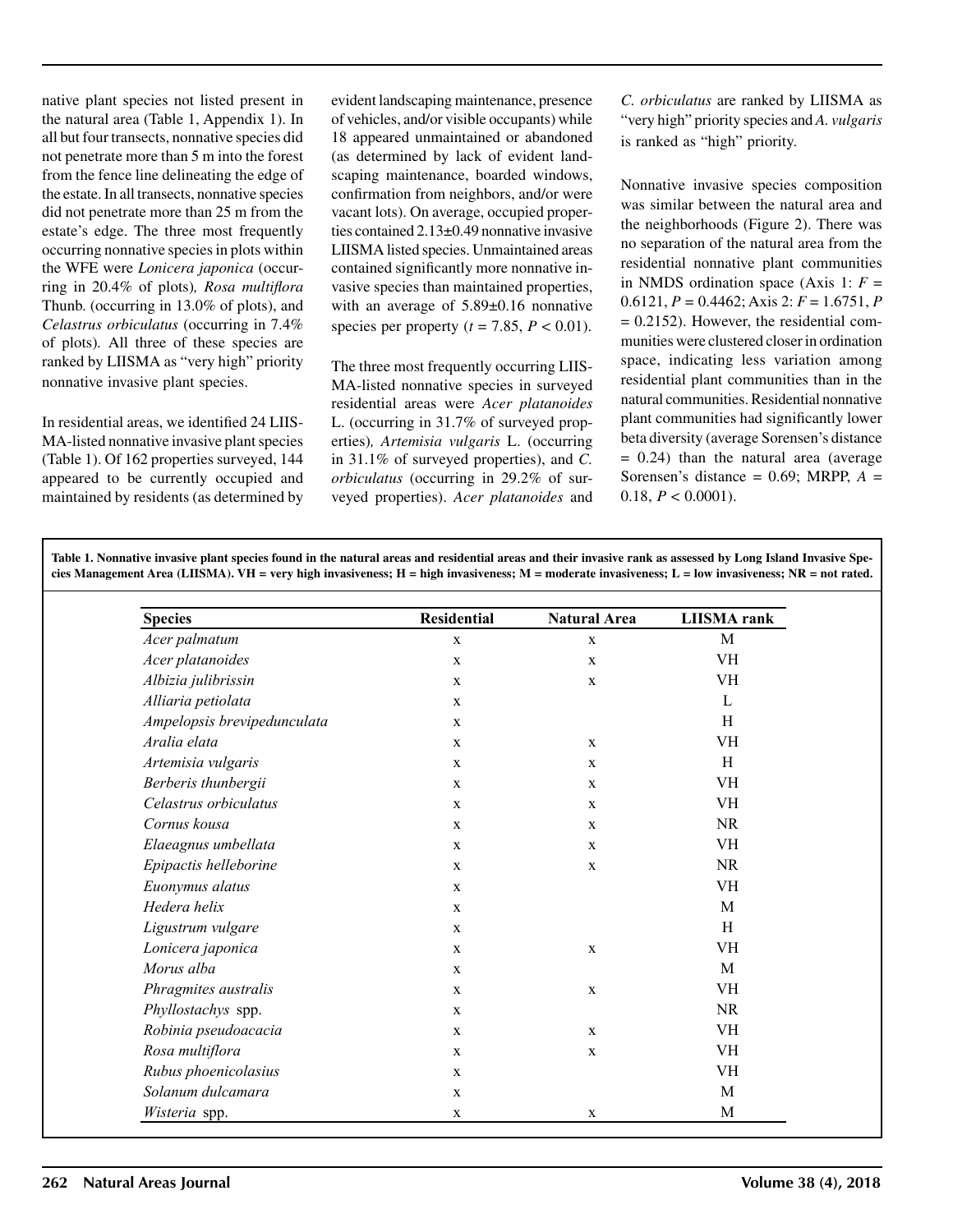

**Figure 2. Nonmetric multidimensional scaling (NMDS) of nonnative invasive species composition between the natural areas (diamonds) and the neighborhoods (squares), William Floyd Estate, Mastic Beach, New York.**

#### **Drivers of Invasion**

We performed multiple regression to assess the most important drivers of invasion within WFE. For the number of invasive species in each natural area plot, distance from suburban edge and native richness were significant drivers ( $R^2 = 0.38$ ,  $P >$ 0.0001) with plots closer to the forest edge (*P* < 0.0001) and plots with fewer natives being more highly invaded  $(P = 0.10)$ , although not significant. Soil moisture, soil pH, light availability, and the percent cover of native species were not significantly related to the number of invasive species in the natural area plots. Distance from the suburban edge  $(P = 0.003)$  and soil moisture  $(P = 0.10)$  were found to be important drivers of the percent cover of invasive plant species in the natural area  $(R^2 = 0.18, P = 0.007)$ . There was more invasive cover closer to the suburban edge and decreased invasive species cover with increasing soil moisture.

## **CONCLUSIONS**

Urban and suburban areas are often considered the epicenters of plant invasions, yet the processes that structure plant invasions in urban areas are not well understood (Gaertner et al. 2017). Here we found that the most common nonnative invasive species in the residential communities were also the most common in the natural area. This result supports a growing body of evidence that invasive species planted in residential areas are sources for invasions to nearby natural areas (Sullivan et al. 2005; Alston and Richardson 2006; Hanspach et al. 2008; Gavier-Pizarro et al. 2010; Bar-Massada et al. 2014; Cubino et al. 2015). This propagule pressure may stem from horticultural plantings done purposefully by homeowners; however, in this case, abandoned and unmaintained properties in residential areas also seem to serve as a reservoir for the invasive species found in the WFE natural area. Additionally, our results support other research on the importance of edge effects for facilitating plant invasions; here, distance from edge was a significant driver of invasion at the local scale.

The reduction of the size of natural areas and the subsequent increase in the proportion of edge habitats is a particularly widespread human-induced environmental change. Proximity to forest edge has been shown to be a predictor of invasion across many forest ecosystems (Brothers and Spingarn 1992; Honnay et al. 2002; Foxcroft et al. 2010). Forest edges are commonly drier (Chen et al. 1993), sunnier (Matlack 1993), subject to higher temperature fluctu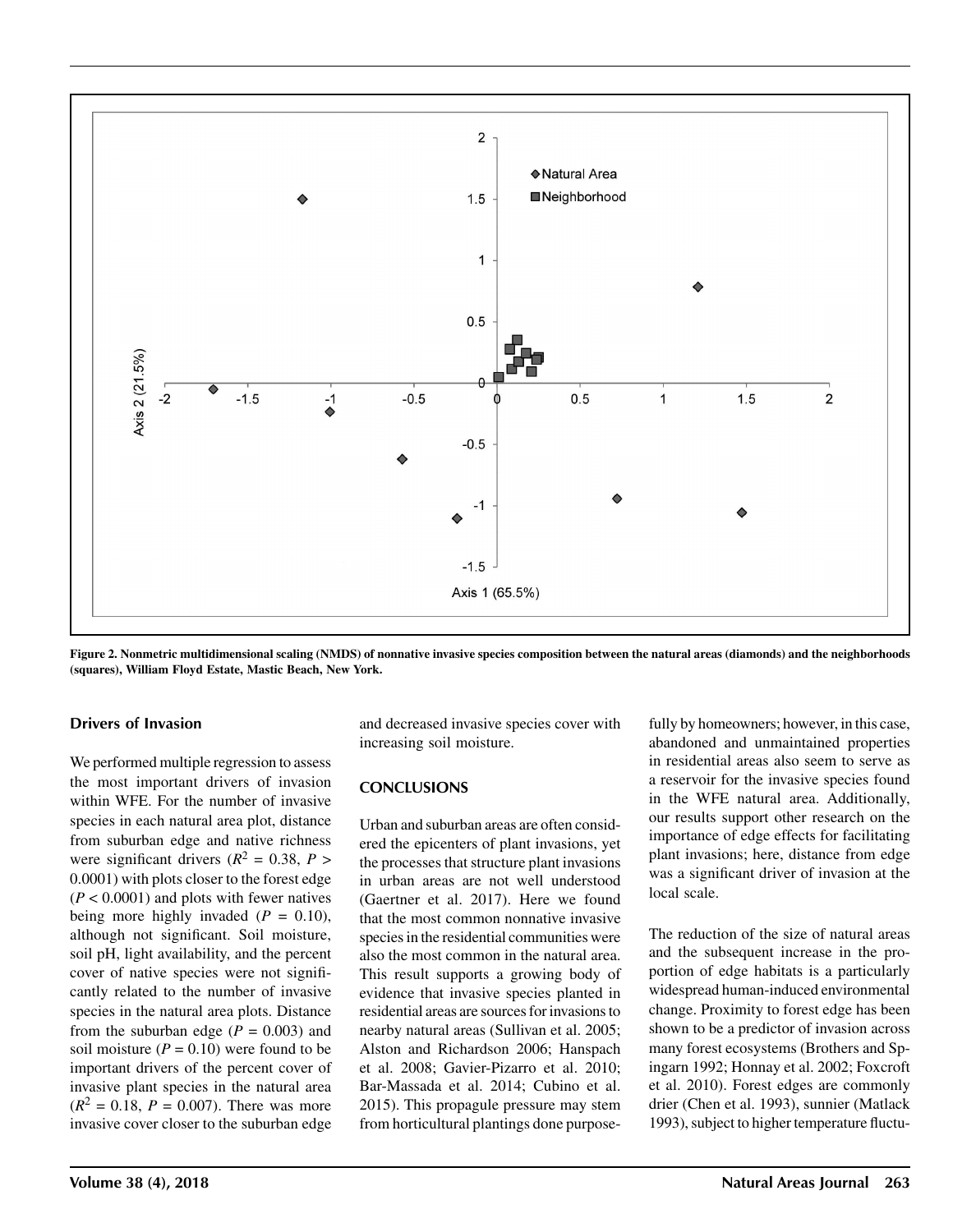ations (Kremsater and Bunnell 1999), and experience higher levels of deer herbivory (Alverson et al. 1988) than interior habitats. All of these characteristics can lower the habitat quality for native plant species, making these edges more susceptible to invasion by nonnative invasive species. Nonnative invasive plants often have life history traits that allow them to colonize habitats that many native plants cannot tolerate. The top three most frequently occurring nonnative species in edge plots in the WFE have all been shown to be particularly tolerant to edge effects (Keane and Crawley 2002; Ashton and Lerdau 2008; Rawinski 2008).

In this system, high native richness may be an indicator of resistance to invasions. Two mechanisms may be responsible for this observation. First, our results are consistent with other literature in the field showing that increased native biodiversity confers resistance to invasion. High native richness interferes with the establishment and success of nonnatives (Knops et al. 1999; Kennedy et al. 2002; Hooper et al. 2005) by increasing competition and crowding and by decreasing available light and soil nutrients (Naeem et al. 2000), thus preventing nonnatives from becoming overly dominant in communities with high native biodiversity. Second, in general, pineland forests, such as the one studied here, are resistant to invasions (Howard et al. 2004; Gurevitch et al. 2008) due to low soil fertility and reduced light availability (Gurevitch et al. 2008). However, when soil nutrients are increased, in particular nitrogen and calcium, invasion resistance is decreased in these pineland forests (Gurevitch et al. 2008). Human activities in the suburban landscape, such as applying lawn fertilizers, may result in increased soil nutrients at the forest edge, reducing the resistance conferred by low soil fertility.

At the neighborhood scale, nonnative invasive species richness did not significantly differ from richness within the WFE. There is evidence that propagule pressure from neighborhoods is a strong factor in the spread of nonnatives into natural areas (Sullivan et al. 2005; Alston and Richardson 2006). The higher the frequency at which a species is planted in neighborhood

gardens, the more likely it is to be found in surrounding natural areas (Marco et al. 2010) and, in fact, the edges of natural areas often serve as a filter for nonnative propagules, with nonnative species being unable to penetrate more than a few meters past the highly invaded boundaries of natural areas during the first stages of invasion spread (Foxcroft et al. 2010), a result we found consistent with our study.

The neighborhoods surrounding the WFE contain many areas that are not subjected to regular maintenance. Some of these properties were abandoned or repossessed and some were areas between property lines that owners from neither side maintained. These areas had significantly higher nonnative invasive species richness as compared to properties that were occupied and underwent regular yard maintenance. These properties may provide a reservoir for nonnative propagules that can potentially spread to natural areas like the WFE. In our study, unmaintained areas were particularly dominated by *L. japonica* and *R. multiflora*, some of the most frequently occurring invasive plants within the WFE. This phenomenon has been documented in urban Poland, where *Fallopia* spp. were found in increased abundance in unmaintained areas (Soltysiak and Brej 2014). In towns and cities, vacant lots are ubiquitous across the landscape, and our work highlights the importance of managing these areas in addition to maintaining private yards and gardens to reduce the threat of invasions to adjacent natural areas.

While nonnative invasive species composition overlapped among residential lots and natural area plots, beta diversity was much lower across residential lots. In particular, we found less variation in species composition among invasive plant communities in residential lots, including abandoned and unmaintained lots, than those nonnative plant communities in the natural area. This points to the difference in processes that structure nonnative plant communities in residential areas vs. natural areas. As we have shown here, distance to edge, native species richness, and soil moisture were the most important determinants of invasive species composition in the natural area. In residential lots, human influences are

the most important driver of nonnative species composition. Social pressures and aesthetics often drive management goals and plant species composition in yards and gardens (Nassauer et al. 2009; Cook et al. 2012) such that residents often mimic their neighbors in management decisions and species composition of their yards and gardens (Minor et al. 2016). The small variation in species composition among residential lots in this study points to homogenization of species composition in yards driven by human decision-making (Groffman et al. 2014).

### **Management Implications**

Very few natural areas remain in the northeastern United States due to the high population density of the area, and those that do remain are often surrounded by urban or suburban developments. These areas are of particular conservation value in the region. Our work indicates that sources of both planted and spontaneous nonnative invasive populations from surrounding urban and suburban development can contribute to the spread of invasives into natural areas. We propose two strategies that can address this. First, prevention in the form of public education on the impacts of horticultural invasions and second, management, in the form of invasive plant removal in private yards and gardens, vacant lots, and other unmaintained properties.

Prevention and management of nonnative invasive plant species lays not just in identifying probable invaders and rapidly responding to these invasions, but also in heightening public awareness. In general, public awareness of invasive plant species begins only after a species has invaded an area. Educating the general public early, before a known invasive species establishes in a new area, will likely decrease the abundance of these species in gardens and, therefore, decrease the likelihood that a species will escape to adjacent natural areas. Public education is necessary to prevent invasions by reducing the purchase of horticulturally popular species in neighborhood areas. After education regarding the threats of nonnative invasive plants, property owners are less likely to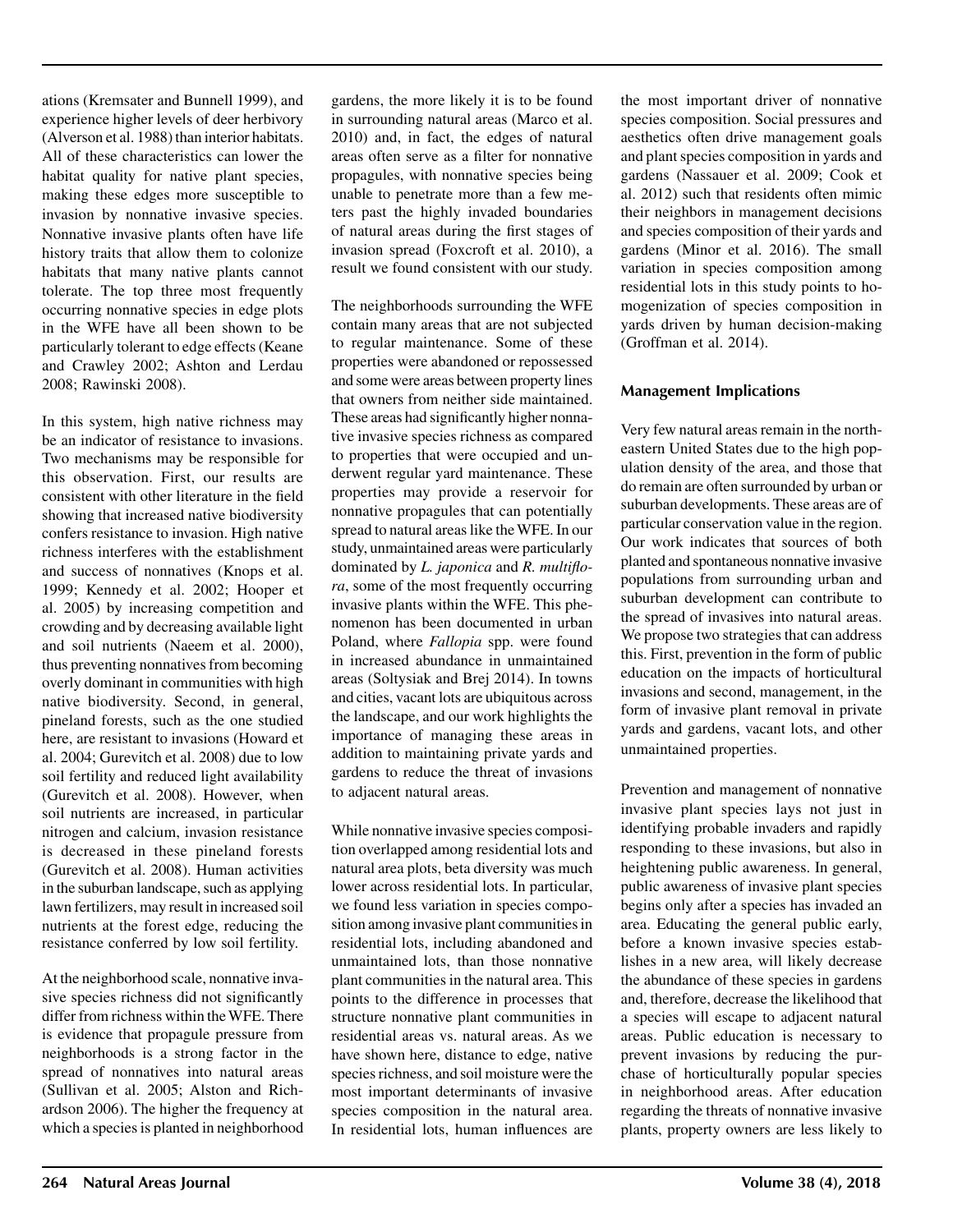purchase these plants for use in their yards and gardens (Reichard and White 2001). Educational outreach can be coupled with regulation of nurseries to both reduce nonnative sales and increase the use of native plants in landscape design. Increased collaboration between nursery owners, homeowners, and ecologists will provide a scientific basis for bans on the sale of nonnative plants, particularly those shown to demonstrate high invasiveness (Gagliardi and Brand 2007; Marco et al. 2010).

In addition to educating the public and regulating sales of nonnative invasive species, municipalities must prioritize invasive plant management in unmaintained properties within neighborhoods as they pose a significant threat to natural areas. Maintenance of areas between property lines should fall under the responsibility of the municipality, however implementation and upkeep of management will require considerable work. Property owners should be encouraged to remove invasive nonnative plants from their yards and gardens.

In this study, we utilized the Long Island Invasive Species Management Area's *Non-native Plant Species Invasiveness Assessment* (LIISMA 2016) to choose species to survey in both the natural and the residential communities. Using regional and state-wide assessments, such as this one, is useful in identifying possible invaders. Utilizing these lists to prioritize high-risk invaders for prevention and adaptive management can help focus management plans for early detection and rapid response. In natural areas, particularly at habitat edges, monitoring for species that are known invaders in the region is imperative for maintaining healthy and resilient native ecological communities at the wildland–urban interface.

## **ACKNOWLEDGMENTS**

The authors wish to thank Long Island Invasive Species Management Area for monetary support, Steve Young with the New York Natural Heritage Program (NYNHP), and Michelle Blydenburgh and other summer 2014 Student Conservation Association interns for assistance in the field. Any use of trade names is for descriptive purposes only and does not imply endorsement by the US government. The findings and conclusions in this article are those of the authors and do not necessarily represent the views of the US National Park Service.

*Elena Tartaglia is a professor in the Biology and Horticulture department at Bergen Community College. Her research interests are plant ecology, entomology, and conservation in urban landscapes.*

*Myla Aronson is a faculty member in the Department of Ecology, Evolution and Natural Resources at Rutgers University. Her research focuses on conservation, restoration, and management of biodiversity in urban landscapes.*

*Jordan Raphael holds a master's degree in Biology from Hofstra University and is currently employed by the US National Park Service as a Park Biologist at Fire Island National Seashore. His primary interests are white-tailed deer management, vegetation, climate change, and forest health.*

## **LITERATURE CITED**

- Alston, K.P., and D.M. Richardson. 2006. The roles of habitat features, disturbance, and distance from putative source populations in structuring alien plant invasions at the urban/wildland interface on Cape Peninsula, South Africa. Biological Conservation 132:183-198.
- Alverson, W.S., D.M. Waller, and S.L. Solheim. 1988. Forests too deer: Edge effects in northern Wisconsin. Conservation Biology 2:348-358.
- Aronson, M.F.J., S.N. Handel. I.P. La Puma, and S.E. Clemants. 2015. Urbanization promotes non-native woody species and diverse plant assemblages in the New York metropolitan region. Urban Ecosystems 18:31-45.
- Ashton, I.W., and M.T. Lerdau. 2008. Tolerance to herbivory, and not resistance, may explain differential success of invasive, naturalized, and native North American temperate vines. Diversity and Distributions 14:169-178.
- Bar-Massada, A., V.C. Radeloff, and S.I. Steward. 2014. Biotic and abiotic effects of human settlements in the wildland–urban interface. BioScience 64:429-437.

Brothers, T.S., and A. Spingarn. 1992. Forest

fragmentation and alien plant invasion of central Indiana old growth forests. Conservation Biology 6:91-100.

- Burt, J.W., A.A. Muir, J. Piovia-Scott, K.E. Veblen, A.L. Chang, J.D. Grossman, and H.W. Weiskel. 2007. Preventing horticultural introductions of invasive plants: Potential efficacy of voluntary initiatives. Biological Invasions 9:909-923.
- [CEPF] Critical Ecosystem Partnership Fund. 2016. North American Coastal Plain. Accessed 26 September 2016 from <http://www.cepf.net/resources/ hotspots/North-and-Central-America/Pages/ North-American-Coastal-Plain.aspx>.
- Chen, J., J.F. Franklin, and T.A. Spies. 1993. Contrasting microclimates among clearcut, edge, and interior of old-growth Douglas-fir forest. Agricultural and Forest Meteorology 63:219-237.
- Clark, J.S. 1986. Coastal forest tree populations in a changing environment, Southeastern Long Island, New York. Ecological Monographs 56:259-277.
- Clavero, M., and E. Garcia-Berthou. 2005. Invasive species are a leading cause of animal extinctions. Trends in Ecology and Evolution 20:110.
- Cook, E.M., S.J. Hall, and K.L. Larson. 2012. Residential landscapes as social-ecological systems: A synthesis of multi-scalar interactions between people and their home environment. Urban Ecosystems 15:19-52.
- Cubino, J.P., J.V. Subirósa, and C.B. Lozanoa. 2015. Propagule pressure from invasive plant species in gardens in low-density suburban areas of the Costa Brava (Spain). Urban Forestry and Urban Greening 14:941-951.
- Dukes, J.S., and H.A. Mooney. 2004. Disruption of ecosystem processes in western North America by invasive species. Revista Chilena de Historia Natural 77:411-437.
- Foxcroft, L.C., V. Jarosik, P. Pysek, D.M. Richardson, and M. Rouget. 2010. Protected-area boundaries as filters of invasions. Conservation Biology 25:400-405.
- Gaertner, M., J.R.U. Wilson, M.W. Cadotte, J.S. MacIvor, R.D. Zenni, and D.M. Richardson. 2017. Non-native species in urban environments: Patterns, processes, impacts and challenges. Biological Invasions 19:3461-3469.
- Gagliardi, J.A., and M.H. Brand. 2007. Connecticut nursery and landscape industry preferences for solutions to the sale and use of invasive plants. HortTechnology 17:39-45.
- Gavier-Pizarro, G.I., V.C. Radeloff, S.I. Stewart, C.D. Huebner, and N.S. Keuler. 2010. Rural housing is related to plant invasions in forests of southern Wisconsin, USA. Landscape Ecology 25:1505-1518.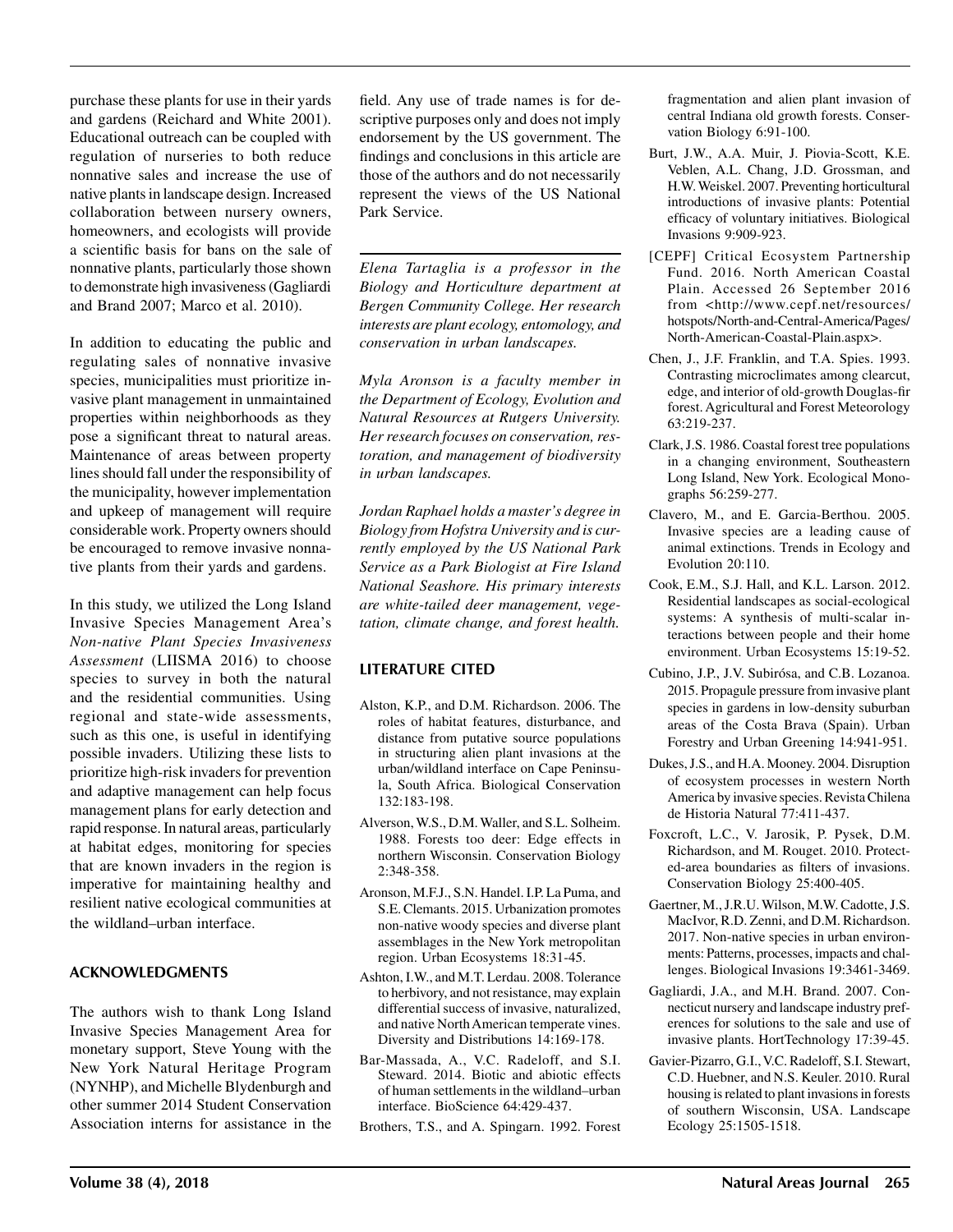- Gordon, D.R. 1998. Effects of invasive, non-indigenous plant species on ecosystem processes: Lessons from Florida. Ecological Applications 8:975-989.
- Groffman, P.M., J. Cavender-Bares, and N.D. Bettez*.* 2014. Ecological homogenization of urban USA. Frontiers in Ecology and the Environment 12:74-81.
- Gurevitch, J., T.G. Howard, I.W. Ashton, E.A. Leger, K.M. Howe, E. Woo, and M. Lerdau. 2008. Effects of experimental manipulation of light and nutrients on establishment of seedlings of native and invasive woody species in Long Island, NY forests. Biological Invasions 10:821-831.
- Hanspach, J., I. Kühn, P. Pyšek, E. Boos, and S. Klotz. 2008. Correlates of naturalization and occupancy of introduced ornamentals in Germany. Perspectives in Plant Ecology, Evolution and Systematics 10:241-250.
- Hejda, M., P. Pysek, and V. Jarosik. 2009. Impact of invasive plants on the species richness, diversity and composition of invaded communities. Journal of Ecology 97:393-403.
- Honnay, O., K. Verheyen, and M. Hermy. 2002. Permeability of ancient forest edges for weedy plant species invasion. Forest Ecology and Management 161:109-122.
- Hooper, D.U., F.S Chapin III, J.J. Ewel, A. Hector, P. Inchausti, S. Lavorel, J.H. Lawton, D.M. Lodge, M. Loreau, S. Naeem, et al. 2005. Effects of biodiversity on ecosystem functioning: A consensus of current knowledge. Ecological Monographs 75:3-35.
- Howard, T.G., J. Gurevitch, L. Hyatt, M. Carreiro, and M. Lerdau. 2004. Forest invasibility in communities in southeastern New York. Biological Invasions 6:393-410.
- Keane, R.M., and M.J. Crawley. 2002. Exotic plant invasions and the enemy release hypothesis. Trends in Ecology and Evolution 17:164-170.
- Kennedy, T.A., N. Naeem, K.M. Howe, J.M.H. Knops, D. Tilman, and P. Reich. 2002. Biodiversity as a barrier to ecological invasion. Nature 417:636-638.
- Klopfer, S.D., A. Olivero, L. Sneddon, and J. Lundgren. 2002. Final Report of the NPS Vegetation Mapping Project at Fire Island National Seashore. Conservation Management Institute, Virginia Tech, Blacksburg, VA.
- Knops, J.M.H., D. Tilman, N.M. Haddad, S. Naeem, C.E. Mitchell, J. Haarstad, M.E. Ritchie, K.M. Howe, P.B. Reich, E. Siemann, and J. Groth. 1999. Effects of plant species

richness on invasion dynamics, disease outbreaks, insect abundances and diversity. Ecology Letters 2:286-293.

- Kremsater, L., and F. Bunnell. 1999. Edge effects: Theory, evidence and implications to management of western North American forests. Pp. 117-153 *in* J.A. Rochelle, L.A. Lehmann, and J. Wisniewski, eds., Forest Fragmentation: Wildlife and Management Implications. Brill, Leiden, The Netherlands.
- La Sorte, F.A., M.F.J. Aronson, N.S.G. Williams, L. Celesti-Grapow, S. Cilliers, B.D. Clarkson, R.W. Dolan, A. Hipp, S. Klotz, I. Kühn, et al. 2014. Beta diversity of urban floras among European and non-European cities. Global Ecology and Biogeography 23:769-779.
- [LIISMA] Long Island Invasive Species Management Area. 2016. Non-native Plant Species Invasiveness Assessment. Cornell University, Ithaca, NY. <http://www.liisma. org/index.php?action=israt\_nn\_plant>.
- Marco, A., S. Lavergne, T. Dutoit, and V. Bertaudiere-Montes. 2010. From the backyard to the backcountry: How ecological and biological traits explain the escape of garden plants into Mediterranean old fields. Biological Invasions 12:761-779.
- Matlack, G.R. 1993. Microenvironment variation within and among forest edge sites in the eastern United States. Biological Conservation 66:185-194.
- McKinney, M.L. 2006. Urbanization as a major cause of biotic homogenization. Biological Conservation 127:247-260.
- Minor, E., J.A. Belaire, A. Davis, M. Franco, and M. Lin. 2016. Socioeconomics and neighbor mimicry drive yard and neighborhood vegetation patterns. Pp. 56-74 *in* R.A. Francis, J.D.A. Millington, and M.A. Chadwick, eds., Urban Landscape Ecology: Science, Policy and Practice. Routledge, London, UK.
- Naeem, S., J.M.H. Knops, D. Tilman, K.M. Howe, T. Kennedy, and S. Gale. 2000. Plant diversity increases resistance to invasion in the absence of co-varying extrinsic factors. Oikos 91:97-108.
- Nassauer, J.I., Z. Wang, and E. Dayrell. 2009. What will the neighbors think? Cultural norms and ecological design. Landscape and Urban Planning 92:282-292.
- National Park Service. 2010. Weeds gone wild: Alien plant invaders of natural areas. Plant Conservation Alliance. Accessed February 2011 from <http://www.nps.gov/plants/

alien/bkgd.htm#problem>.

- Noss, R.F., W.J. Platt, B.A. Sorrie, A.S. Weakley, D.B. Means, J. Costanza, and R.K. Peet. 2015. How global biodiversity hotspots may go unrecognized: Lessons from the North American Coastal Plain. Diversity and Distribution 21:236-244.
- Pimentel, D., R. Zuniga, and D. Morrison. 2005. Update on the environmental and economic costs associated with alien-invasive species in the United States. Ecological Economics 52:273-288.
- Radeloff, V.C., R.B. Hammer, S.I. Stewart, J.S. Fried, S.S. Holcomb, and A.J. McKeefry. 2005. The wildland–urban interface in the United States. Ecological Applications 15:799-805.
- Rawinski, T.J. 2008. Impacts of white-tailed deer overabundance in forest ecosystems: An overview. USDA Forest Service, Newton Square, PA. Available at <https://www. fs.usda.gov/naspf/sites/default/files/naspf/ pdf/white\_tailed\_deer\_0.pdf>.
- Reichard, S.H. 1997. Prevention of invasive plant introductions on national and local levels. Pp. 215-227 *in* J.A. Luken and J.A. Theiret, eds., Assessment and Management of Plant Invasions. Springer, New York.
- Reichard, S.H., and P. White. 2001. Horticulture as a pathway of invasive plant introductions in the United States. BioScience 51:103-113.
- Rooney, T.P., S.M. Weigmann, D.A. Rogers, and D.M. Waller. 2004. Biotic impoverishment and homogenization in unfragmented forest understory communities. Conservation Biology 18:787-798.
- Soltysiak, J., and T. Brej. 2014. Invasion of *Fallopia* genus plants in urban environments. Polish Journal of Environmental Studies 23:449-458.
- Stewart, S.I., V.C. Radeloff, R.B. Hammer, and T.J. Hawbaker. 2007. Defining the wildland urban interface. Journal of Forestry 105:201-207.
- Sullivan, J.J., S.M. Timmins, and P.A. Williams. 2005. Movement of exotic plants into coastal native forests from gardens in northern New Zealand. New Zealand Journal of Ecology 29:1-10.
- von der Lippe, M., and I. Kowarik. 2008. Do cities export biodiversity? Traffic as dispersal vector across urban–rural gradients. Diversity and Distribution 14:18-25.
- Westbrooks, R.G. 2004. New approaches for early detection and rapid response to invasive plants in the United States. Weed Technology 18:1468-1471.